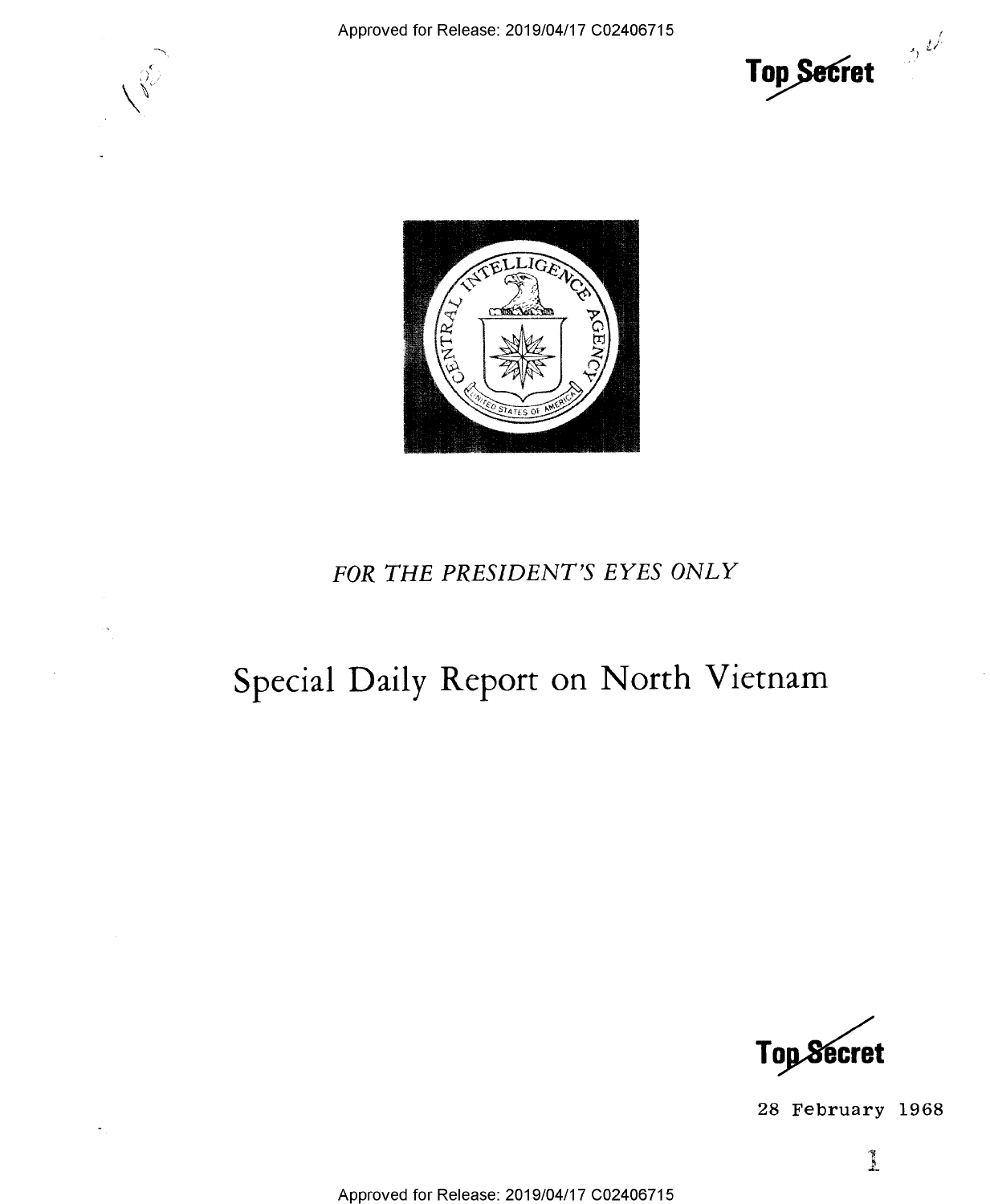

3.3(h)(2)

Special Daily Report on North Vietnam for the President's Eyes Only

28 February 1968

I. NOTES ON THE SITUATION



\* \* \*

Release Sought for Captured West German Doctors: Monsignor George Hussler, an official of the West German office of the Catholic charitable organization Caritas, has contacted North Vietnamese officials in East Berlin regarding the release of five West German doctors who disappeared from Hue during the Tet offensive and may have been taken prisoner by the Viet Cong. Hussler, who visited Hanoi in late 1966, is presently organizing a shipment of eight tons of medical supplies to North Vietnam and feels that this may facilitate his gaining the release of the doctors. (The West Germans are preparing a similar shipment for South Vietnam.) North Vietnamese officials in East Berlin told Hussler that his request would be forwarded to appropriate authorities.

**TOP-SECRET** 

Approved for Release: 2019/04/17 C02406715

 $3.5(c)$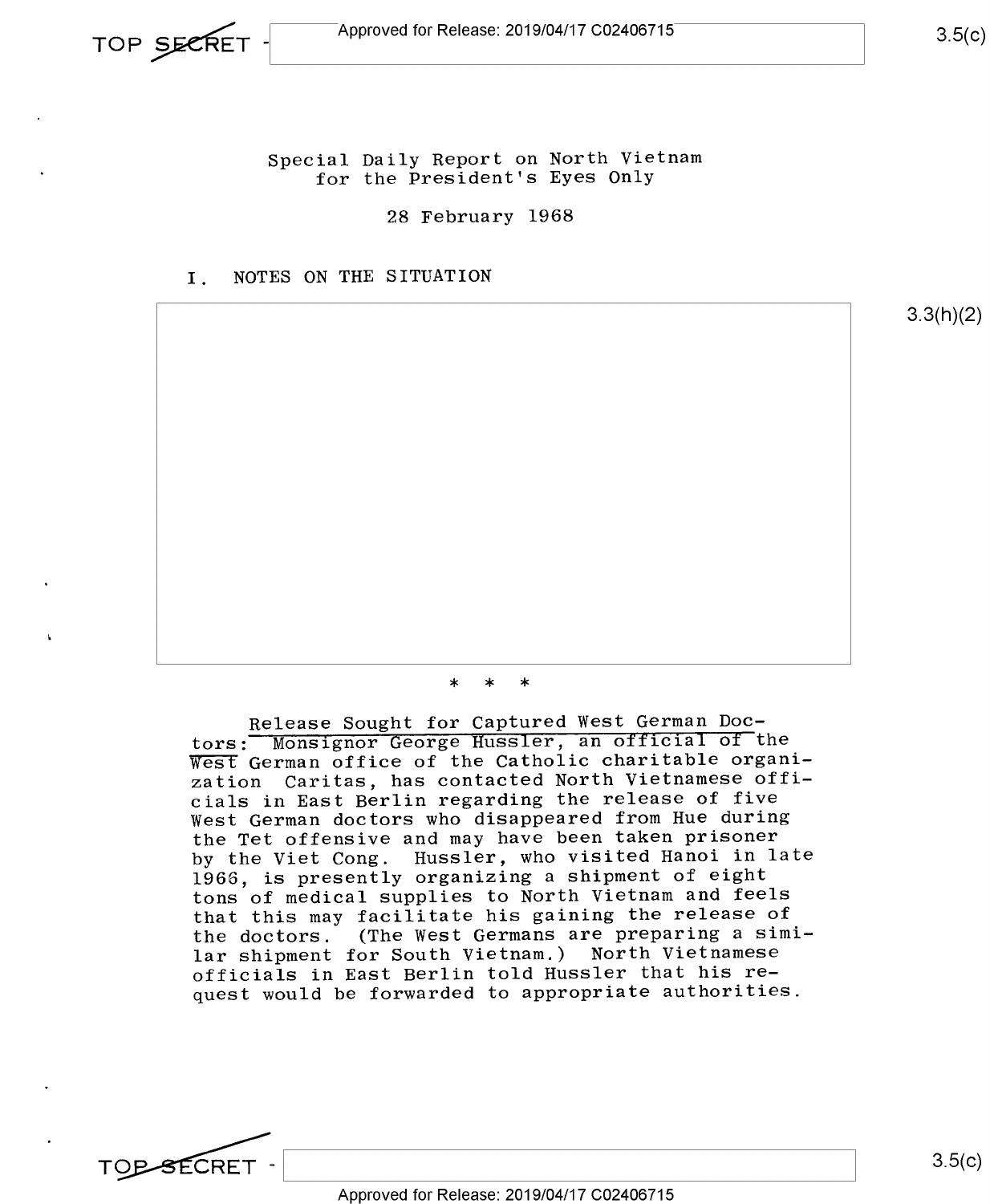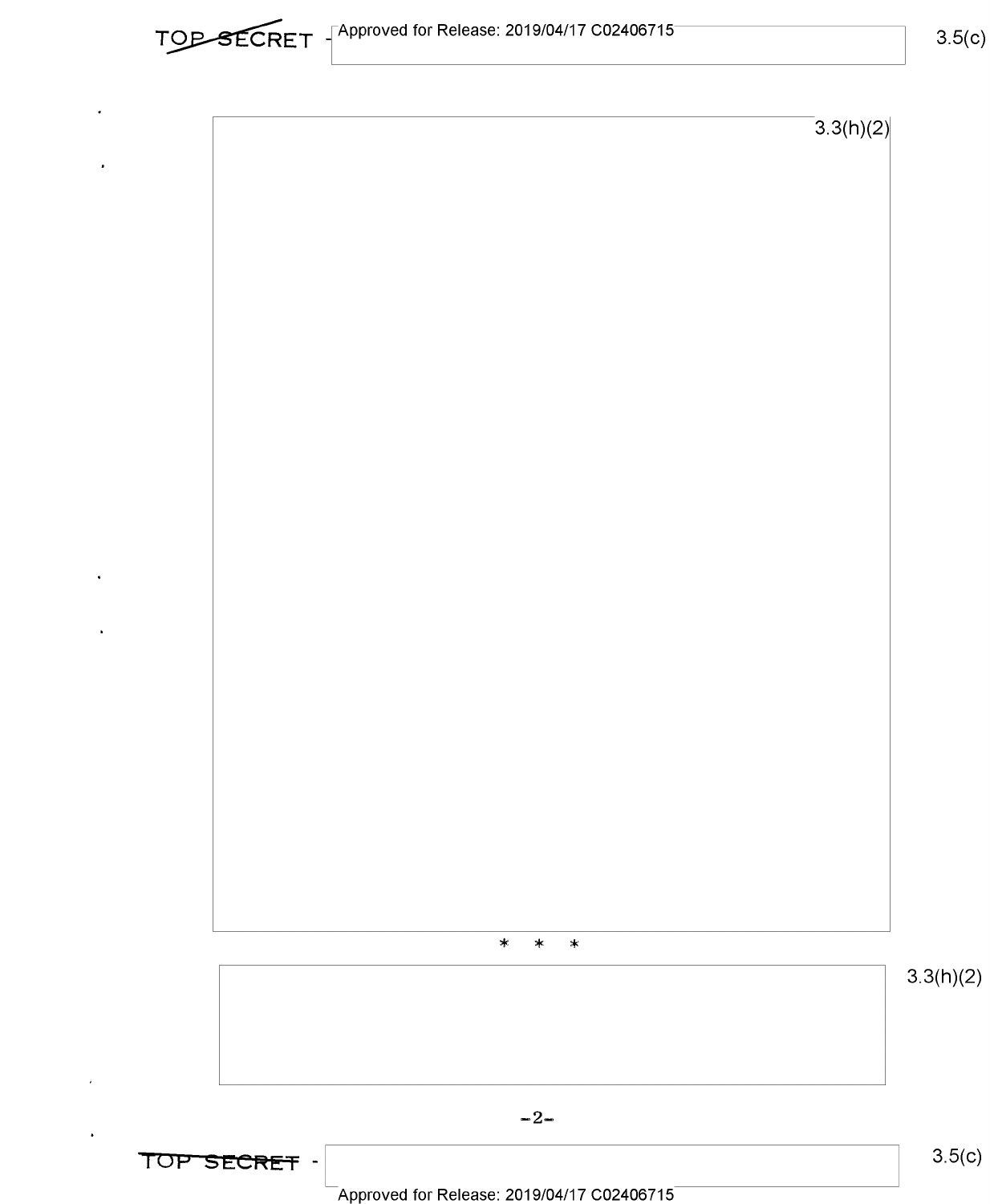Approved for Release: 2019/04/17 C02406715



 $3.5(c)$ 

 $3.3(h)(2)$ 

3.3(h)(2)

The last US newsman to travel to Hanoi was David Schoenbrun, who went principally as an academician and not as a reporter.

\* \* \*

The Budapest Conference: Although the North Vietnamese are unwilling to participate in the current meeting of Communist parties in Budapest because of its Sino-Soviet overtones, Ho Chi Minh, according to several press reports, has sent <sup>a</sup> letter to the conference requesting a pledge of support. Hanoi propaganda, however, has as yet avoided giving the conference any publicity.

1\* \* \*

II. NORTH VIETNAMESE REFLECTIONS OF US POLITICAL ATTITUDES ON THE WAR

Hanoi Quotes Western Press on Westmoreland: In its English language broadcast on Monday, Hanoi radio rounded up several critical articles in the Western press on General Westmoreland. It reported that the General has admitted that the Tet offensive had placed his forces on the defensive, but ridiculed his claim that the US still maintained the<br>initiative in its sween operations. Quoting an Asinitiative in its sweep operations. sociated Press source, the radio said that US strategy in the war had failed, and that many US officers were unhappy with Westmoreland's strategy. he has fallen into, according to Hanoi, is that he is permitting the enemy to choose the conditions for<br>battle. Summing up, the Hanoi statement pointed out Summing up, the Hanoi statement pointed out that Westmoreland had few reserves to insure <sup>a</sup> stronger defense of Saigon or Khe Sanh and warned that the recent dispatch of 10,000 additional troops falls far short of what is really needed to hold out against new enemy thrusts, "let alone to make any gains." The error

SECRET '

Approved for Release: 2019/04/17 C02406715

 $3.5(c)$